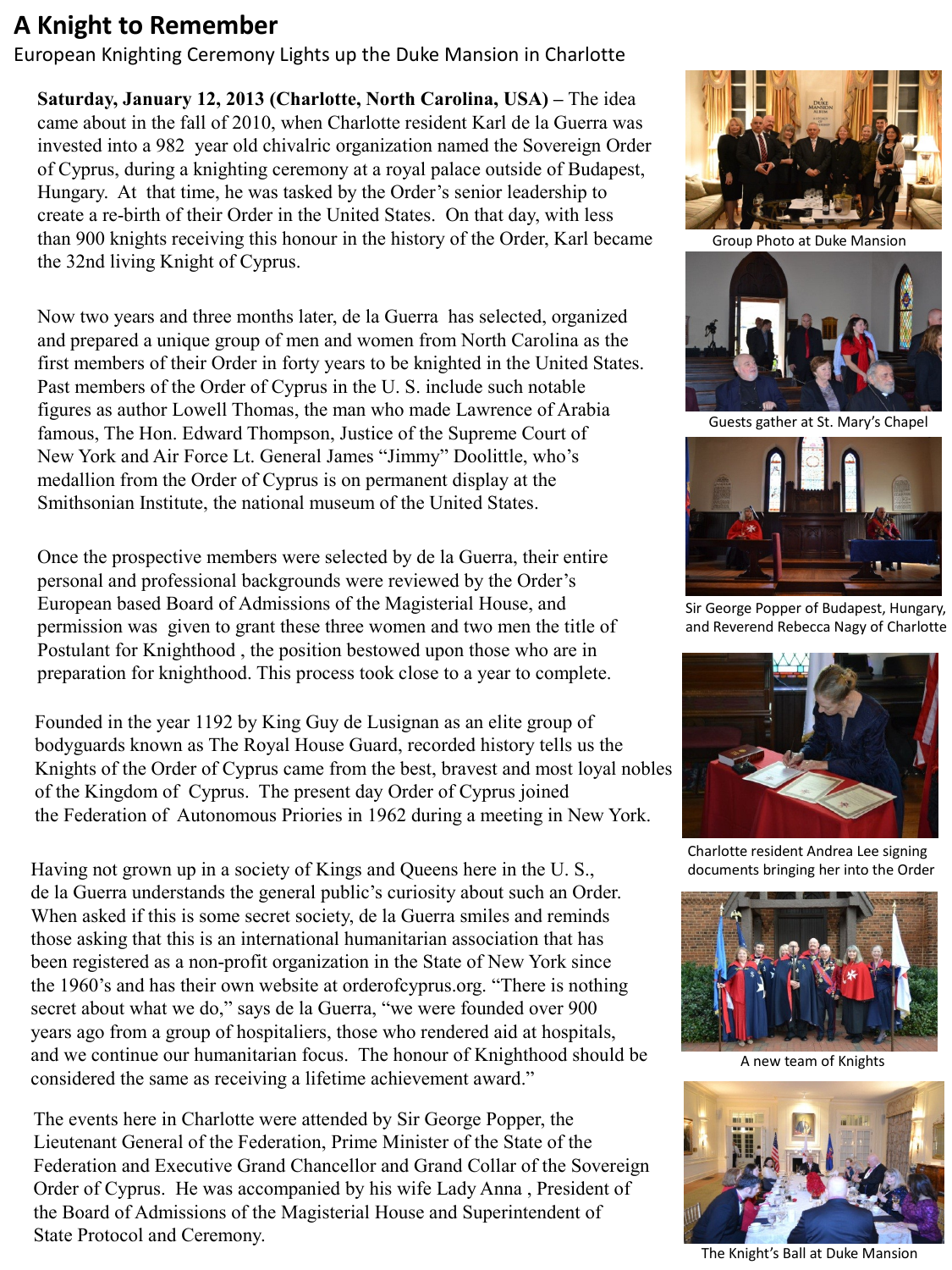#### *Page 2*

## *The Story is In the People…*

Since the Order of Cyprus was founded as a elite team of bodyguards by the King of Cyprus in 1192, de la Guerra decided to continue that tradition by investing individuals who have dedicated their lives to the safety and security of others. Not necessarily in de la Guerra's industry of international protection, but in other areas with just as significant an impact on our community, our country and the world.

During the noontime ceremony at St. Mary's Chapel, the following residents of North Carolina were recognized and invested into the Order of Cyprus; Mr. Dan Starks, Ms. Connie Smigiel, Ms. Alice Torres, Ms. Andrea Lee and Mr. Christopher Poe. Each have significant accomplishments in their lives that warranted their entry into the Order of Cyprus.

**Mr. Dan Starks** – Dan is the owner of Starks Training Institute and hosted a long Running television program in Charlotte titled, "Don't Be a Victim!" which was also his memorable closing line on the show. This very popular weekly program won Dan an Emmy Award and has launched his career in some amazing directions. Keeping a very busy schedule of instructing North Carolina Concealed Weapons classes and courses in personal protection, Dan has made an indelible impact on the safety and security of thousands of citizens. He is President of the North Carolina Crime Stoppers program and is the Past President of the FBI Citizens Academy Alumni **Association** 

**Ms. Connie Smigiel** – As Dan Stark's partner, those that know them cannot picture a Dan, without a Connie. Side by side they have taken on the challenge of bringing personal protection and safety and security related training to thousands of citizens. The commitment and dedication that Connie has put forth toward her community truly distinguished her in the eyes of the Magisterial Council during her selection process.

**Ms. Alice Torres** – Alice has dedicated her life to protecting the borders of the United States, literally. As a 28 year veteran Immigration Officer for two U. S. Congressional members, Alice has kept her eye on protecting the borders of the United States and ensuring that the safety and security of Americans' was not compromised with the illegal or questionable entry of individuals that would compromise the safety of our nation. She is Past Chairman of the Immigration Task Force of the Carolinas.

 **Ms. Andrea Lee** –Andrea's life has revolved around networking, connecting people, and helping others. Through career changes that upped the ante at each turn, she has been an editor, columnist, Executive Director, and been in key Public Relations and Corporate Communications positions. As a charter member of the Carolinas Asian-American Chamber of Commerce, she was "key" in bringing Asian ethnicities to prominence within the Charlotte community, and continues to serve on numerous Boards and Committees. She has earned the reputation of someone who always has the best interest of the community in mind, and "is a sound voice for those who will not, or cannot, speak for themselves."

**Mr. Christopher Poe** – As an international bodyguard, Christopher has dedicated is life  $\setminus$ to the protection of others. He has travelled around the globe providing protective services for a variety of persons to include senior members of clergy, business executives and celebrities. Christopher graduated from a variety of specialized protection courses and regularly volunteers for numerous community service institutions. He had the honour of receiving knighthood into the Order of St. George in The Netherlands in 2012.



Sir Daniel Starks



Lady Constance Smigiel



Lady Alice Torres



Lady Andrea Lee



Sir Christopher Poe